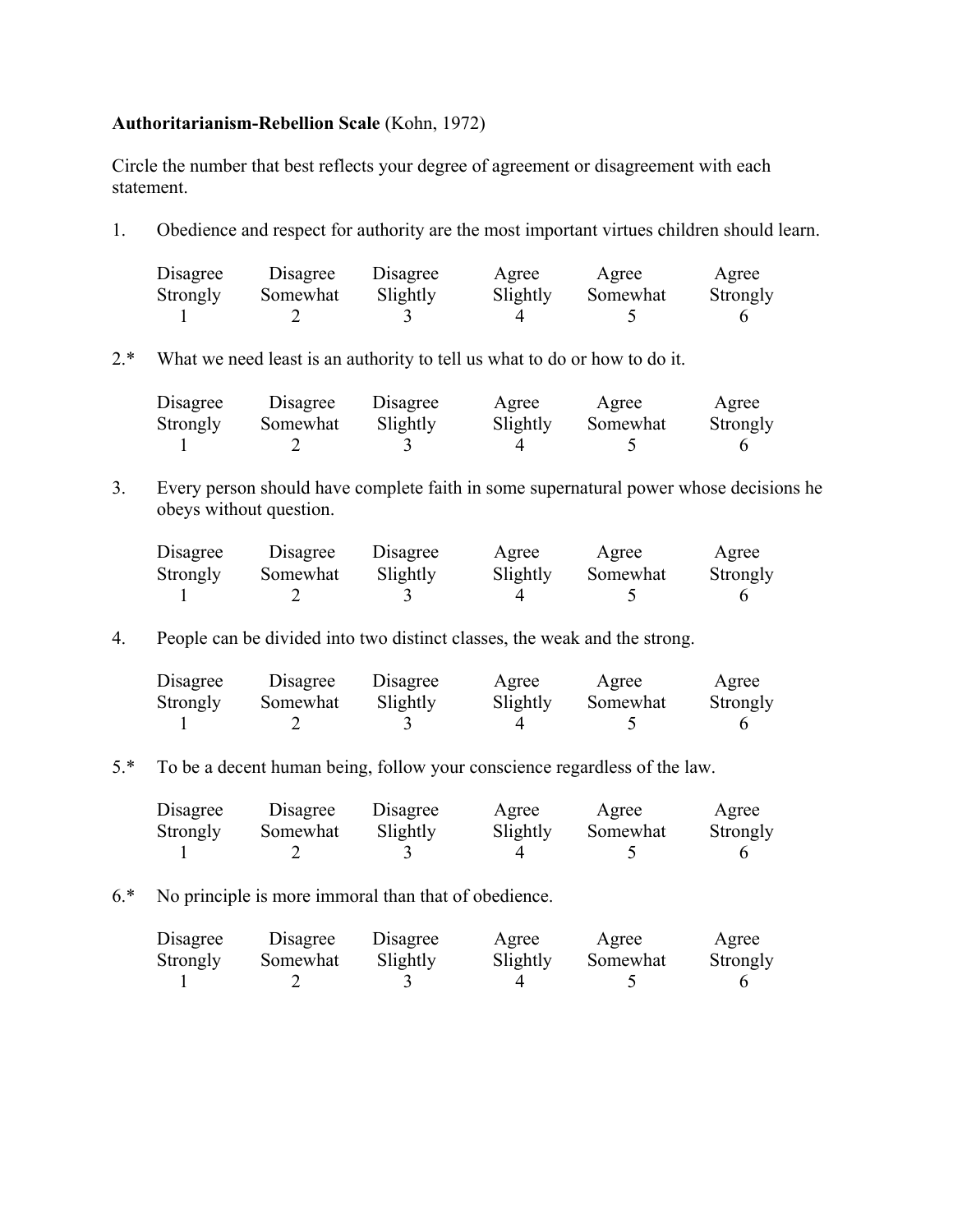7. Familiarity breeds contempt.

| Disagree | Disagree | Disagree | Agree    | Agree    | Agree    |
|----------|----------|----------|----------|----------|----------|
| Strongly | Somewhat | Slightly | Slightly | Somewhat | Strongly |
|          |          |          |          |          |          |

8.\* Astrology will never explain anything because it is a fraud.

| Disagree | Disagree | Disagree | Agree    | Agree    | Agree    |
|----------|----------|----------|----------|----------|----------|
| Strongly | Somewhat | Slightly | Slightly | Somewhat | Strongly |
|          |          |          |          |          |          |

9.\* The Canadian way of life is so resistant to progress that a revolution is necessary to end its injustices and oppressions.

| Disagree | Disagree | Disagree | Agree    | Agree    | Agree    |
|----------|----------|----------|----------|----------|----------|
| Strongly | Somewhat | Slightly | Slightly | Somewhat | Strongly |
|          |          |          |          |          |          |

10. Nowadays, when so many different kinds of people move around and mix together so much, a person has to protect himself against catching an infection or disease from them.

| Disagree | Disagree | Disagree | Agree    | Agree    | Agree    |
|----------|----------|----------|----------|----------|----------|
| Strongly | Somewhat | Slightly | Slightly | Somewhat | Strongly |
|          |          |          |          |          |          |

# 11. $*$  Children don't owe their parents a thing.

| Disagree | Disagree | Disagree | Agree    | Agree    | Agree    |
|----------|----------|----------|----------|----------|----------|
| Strongly | Somewhat | Slightly | Slightly | Somewhat | Strongly |
|          |          |          | 4        |          |          |

12.\* Canada can't exert moral leadership among nations until it abandons its corrupt material nature.

| Disagree | Disagree | Disagree | Agree    | Agree    | Agree    |
|----------|----------|----------|----------|----------|----------|
| Strongly | Somewhat | Slightly | Slightly | Somewhat | Strongly |
|          |          |          |          |          |          |

13.\* Sex crimes like rape and child molesting reflect a sick society and we must change society rather than punish individual offenders.

| Disagree | Disagree | Disagree | Agree    | Agree    | Agree    |
|----------|----------|----------|----------|----------|----------|
| Strongly | Somewhat | Slightly | Slightly | Somewhat | Strongly |
|          |          |          |          |          |          |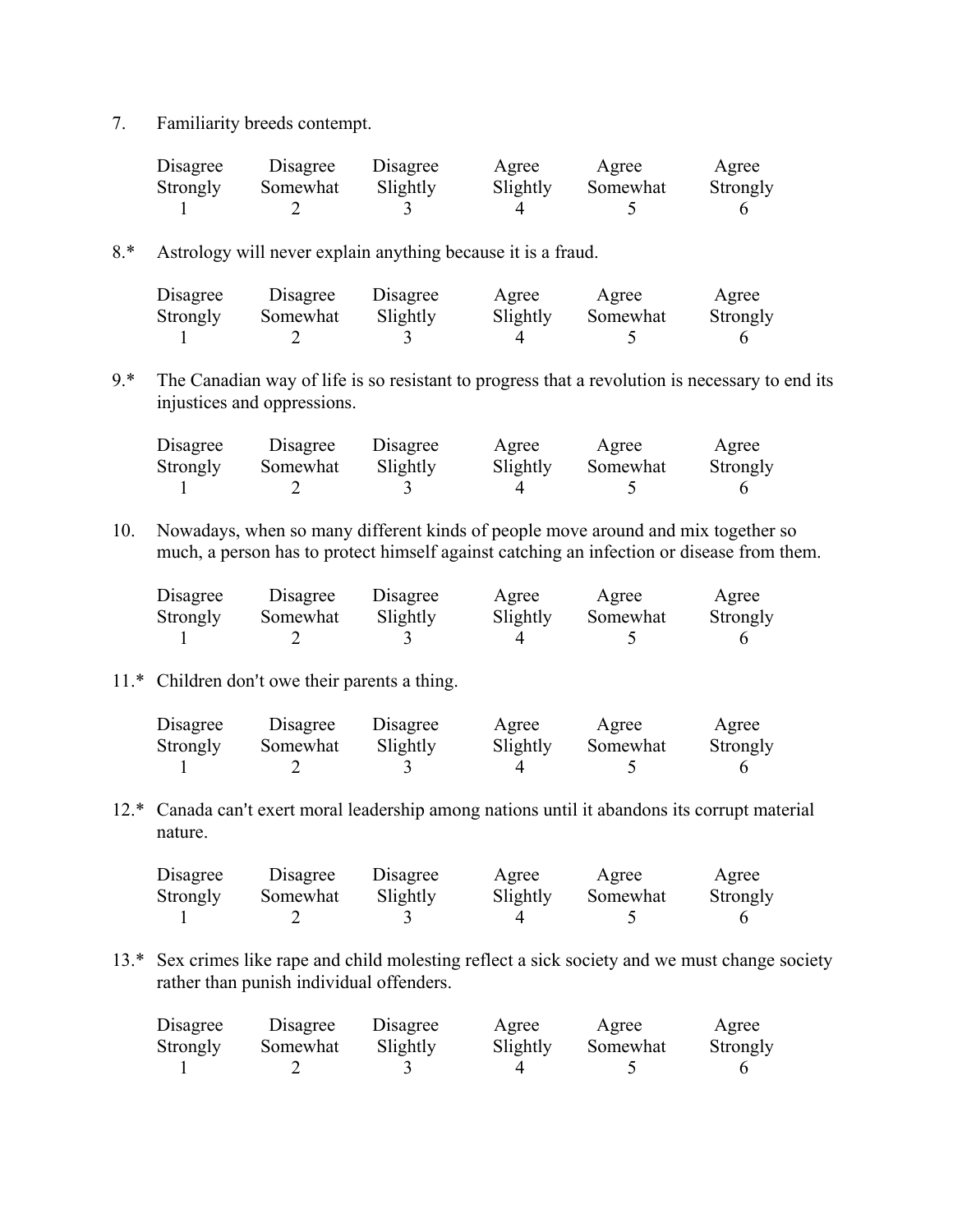14. Obedience is the mother of success.

| Disagree | Disagree | Disagree | Agree    | Agree    | Agree    |
|----------|----------|----------|----------|----------|----------|
| Strongly | Somewhat | Slightly | Slightly | Somewhat | Strongly |
|          |          |          |          |          |          |

## 15. Strong discipline builds moral character.

| Disagree | Disagree | Disagree | Agree    | Agree    | Agree    |
|----------|----------|----------|----------|----------|----------|
| Strongly | Somewhat | Slightly | Slightly | Somewhat | Strongly |
|          |          |          |          |          |          |

### 16. Canada is spiritually predestined to lead the world.

| Disagree | Disagree | Disagree | Agree    | Agree    | Agree    |
|----------|----------|----------|----------|----------|----------|
| Strongly | Somewhat | Slightly | Slightly | Somewhat | Strongly |
|          |          |          |          |          |          |

17. Some day it will probably be shown that astrology can explain a lot of things.

| Disagree | Disagree | Disagree | Agree    | Agree    | Agree    |
|----------|----------|----------|----------|----------|----------|
| Strongly | Somewhat | Slightly | Slightly | Somewhat | Strongly |
|          |          |          |          |          |          |

18.\* Peoples of different nationalities, social classes and races should mix together more. Everybody would benefit from it.

| Disagree | Disagree | Disagree | Agree    | Agree    | Agree    |
|----------|----------|----------|----------|----------|----------|
| Strongly | Somewhat | Slightly | Slightly | Somewhat | Strongly |
|          |          |          |          |          |          |

#### 19.\* To know people well is to love them.

| Disagree | Disagree | Disagree | Agree    | Agree    | Agree    |
|----------|----------|----------|----------|----------|----------|
| Strongly | Somewhat | Slightly | Slightly | Somewhat | Strongly |
|          |          |          |          |          |          |

### 20. The true Canadian way of life is disappearing so fast that force may be necessary to preserve it.

| Disagree | Disagree | Disagree | Agree    | Agree    | Agree    |
|----------|----------|----------|----------|----------|----------|
| Strongly | Somewhat | Slightly | Slightly | Somewhat | Strongly |
|          |          |          |          |          |          |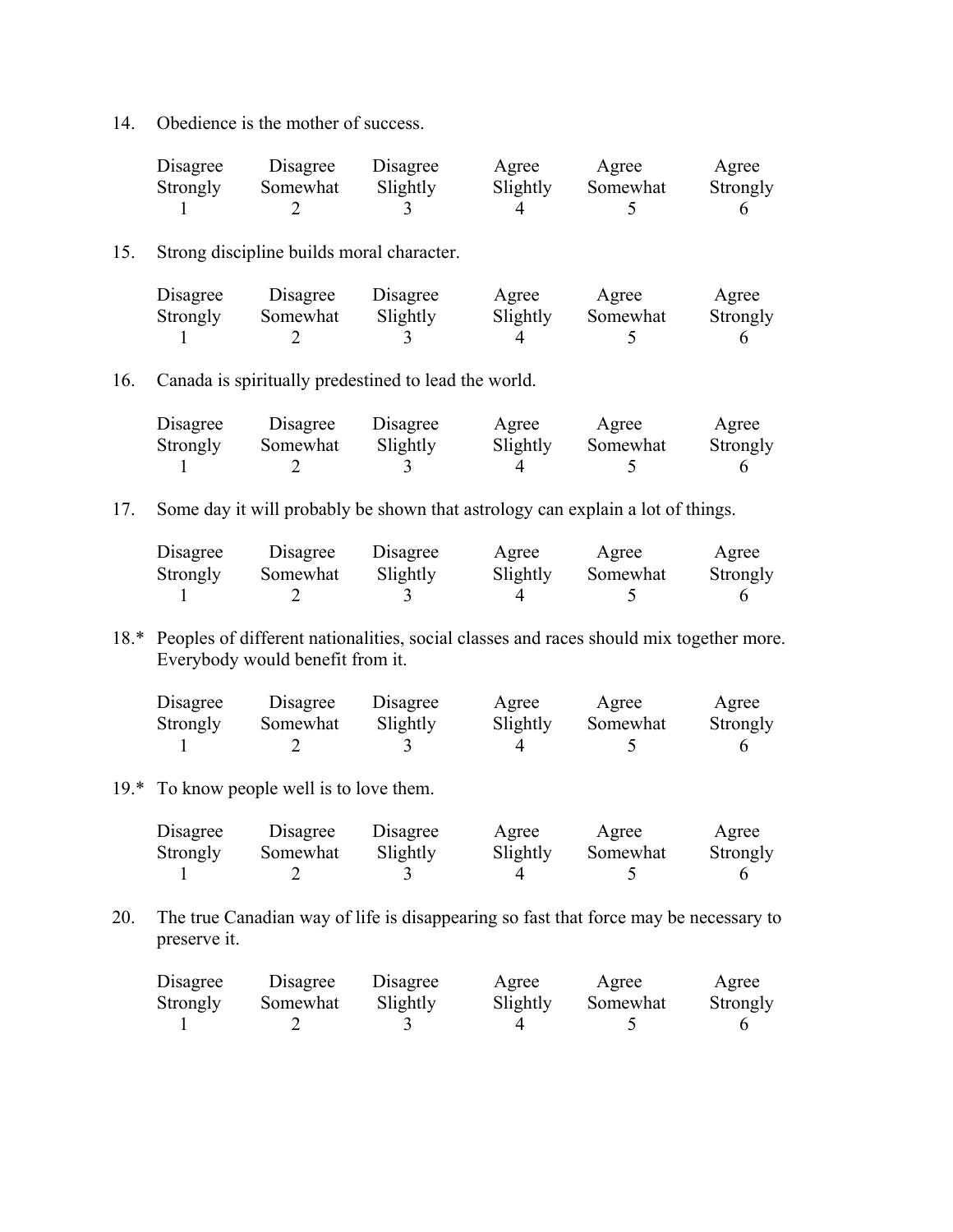21. Sex crimes, such as rape and attacks on children, deserve more than mere punishment: Such criminals ought to be publicly whipped or worse.

| Disagree | Disagree | Disagree | Agree    | Agree    | Agree    |
|----------|----------|----------|----------|----------|----------|
| Strongly | Somewhat | Slightly | Slightly | Somewhat | Strongly |
|          |          |          |          |          |          |

22.\* Obedience is the mother of enslavement.

| Disagree | Disagree | Disagree | Agree    | Agree    | Agree    |
|----------|----------|----------|----------|----------|----------|
| Strongly | Somewhat | Slightly | Slightly | Somewhat | Strongly |
|          |          |          |          |          |          |

23.\* True morality only develops in a fully permissive environment.

| Disagree | Disagree | Disagree | Agree    | Agree    | Agree    |
|----------|----------|----------|----------|----------|----------|
| Strongly | Somewhat | Slightly | Slightly | Somewhat | Strongly |
|          |          |          |          |          |          |

24. There is hardly anything lower than a person who does not feel a great deal of love, gratitude, and respect for his parents.

| Disagree | Disagree | Disagree | Agree    | Agree    | Agree    |
|----------|----------|----------|----------|----------|----------|
| Strongly | Somewhat | Slightly | Slightly | Somewhat | Strongly |
|          |          |          |          |          |          |

25. No principle is more noble or holy than that of true obedience.

| Disagree | Disagree | Disagree | Agree    | Agree    | Agree    |
|----------|----------|----------|----------|----------|----------|
| Strongly | Somewhat | Slightly | Slightly | Somewhat | Strongly |
|          |          |          |          |          |          |

26.\* The strong and the weak are not inherently different. They are merely the advantaged and the disadvantaged members of an unfair society.

| Disagree | Disagree | Disagree | Agree    | Agree    | Agree    |
|----------|----------|----------|----------|----------|----------|
| Strongly | Somewhat | Slightly | Slightly | Somewhat | Strongly |
|          |          |          |          |          |          |

27.\* Obedience and respect for authority aren't virtues and shouldn't be taught to children.

| Disagree | Disagree | Disagree | Agree    | Agree    | Agree    |
|----------|----------|----------|----------|----------|----------|
| Strongly | Somewhat | Slightly | Slightly | Somewhat | Strongly |
|          |          |          |          |          |          |